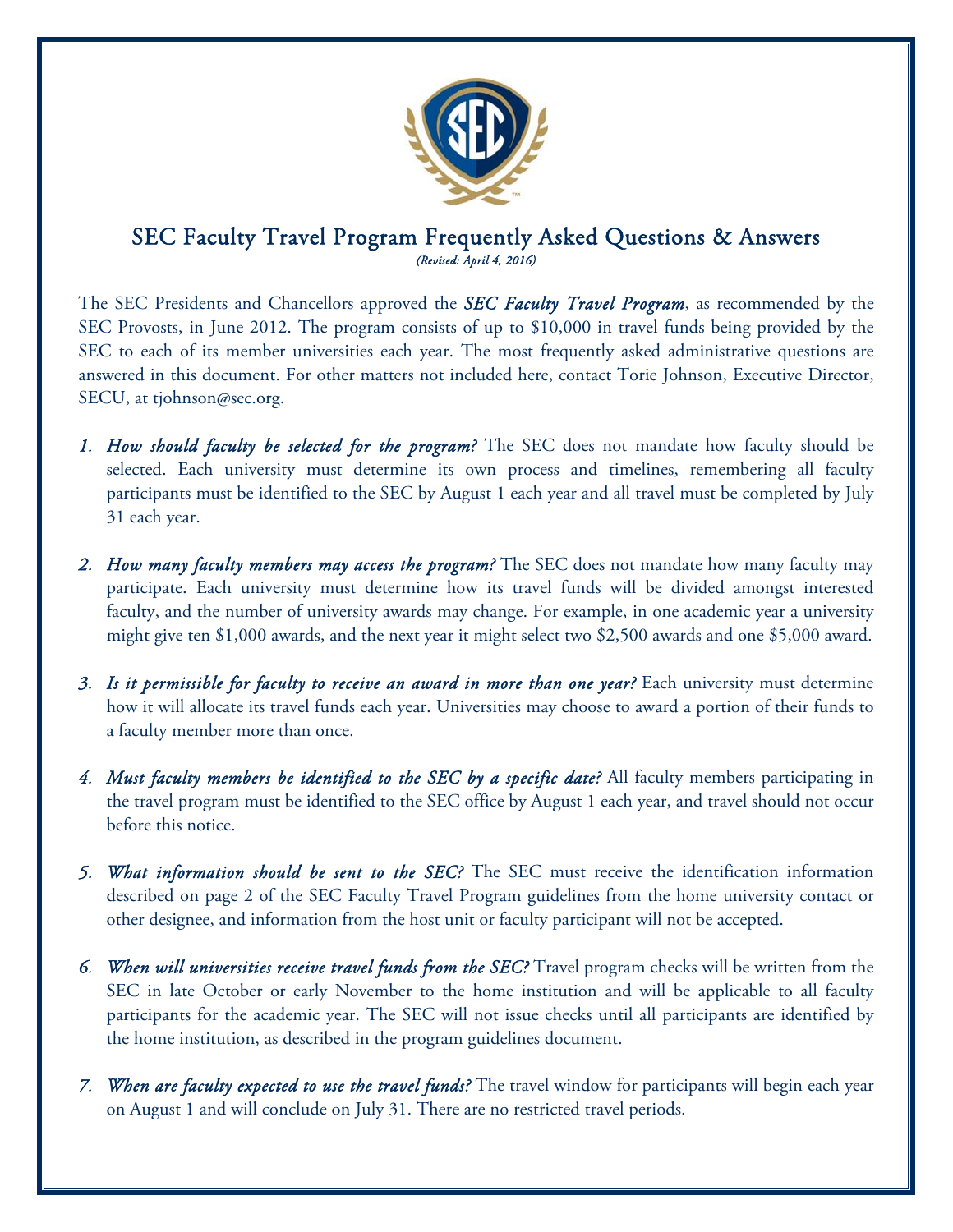- *8. When must the travel funds be expended?* Universities are not permitted to carry over unused funds. So, any unused funds must be returned to the SEC office by July 31 each year.
- *9. Is it permissible to re-award funds if a faculty member's visit is cancelled?* If a faculty member must cancel his or her travel, the unused funds may be allocated to other faculty who applied to the program. Universities are not expected to conduct a second selection process and are not required to re-award the funds.
- *10. Is it permissible to use travel funds to support staff working with the faculty member?* The program is intended only for faculty members and may not be used for other individuals working with the faculty member.
- *11. Is it permissible to use travel funds for non travel-related expenses like books or supplies?* Travel funds may not be used for non travel-related expenses. The program is intended to lessen the financial burden associated with travel, lodging and meals.
- *12. Is it permissible for a travel award to be used for collaboration at someplace other than an SEC university campus?* The intent of the program is to engage faculty from SEC universities on other SEC university campuses. Visiting off-campus locales like research sites, centers, extension offices, etc. is permissible, provided the sites are affiliated with the host unit or university and relate directly to the collaborative endeavor.

*Exception:* At the home institution's discretion, it is permissible for a travel award to be used for activities that do not occur on an SEC campus if those activities are the direct result of the on-campus collaboration. For example, after two faculty members collaborate on a research paper at an SEC university, they are invited to present their work at an academic conference. In this instance, it would be permissible to use any remaining funds to cover the expenses of presenting at the conference.

- *13. Is it permissible for a faculty member to visit more than one SEC university?* Travel funds may be used to visit more than one SEC university in an academic year, provided each SEC university accepts the faculty member and all travel concludes by July 31.
- *14. Is it permissible for a university to use travel funds to host rather than send faculty?* Each SEC university receives funding for its own faculty and the funds are not intended for individuals the university might host, including circumstances in which faculty members seek to collaborate on their campuses on the same project. For example, if John Doe from University A visits Jane Smith at University B, John Doe is considered a traveler of University A and uses a portion of University A's travel funds. If Jane Smith then travels to University A to work with John Doe, she is considered a traveler of University B, thus using a portion of University B's funds.
- *15. Does the SEC require a report of travel program activity?* By September 1 of each year, each university's contact (or designee) must supply a summary to the SEC office describing how the previous year's travel funds were used, including a description of the collaborations. A summary report PDF is available from the SEC office. (Faculty members are also required to provide a brief summary to their home university Provost.)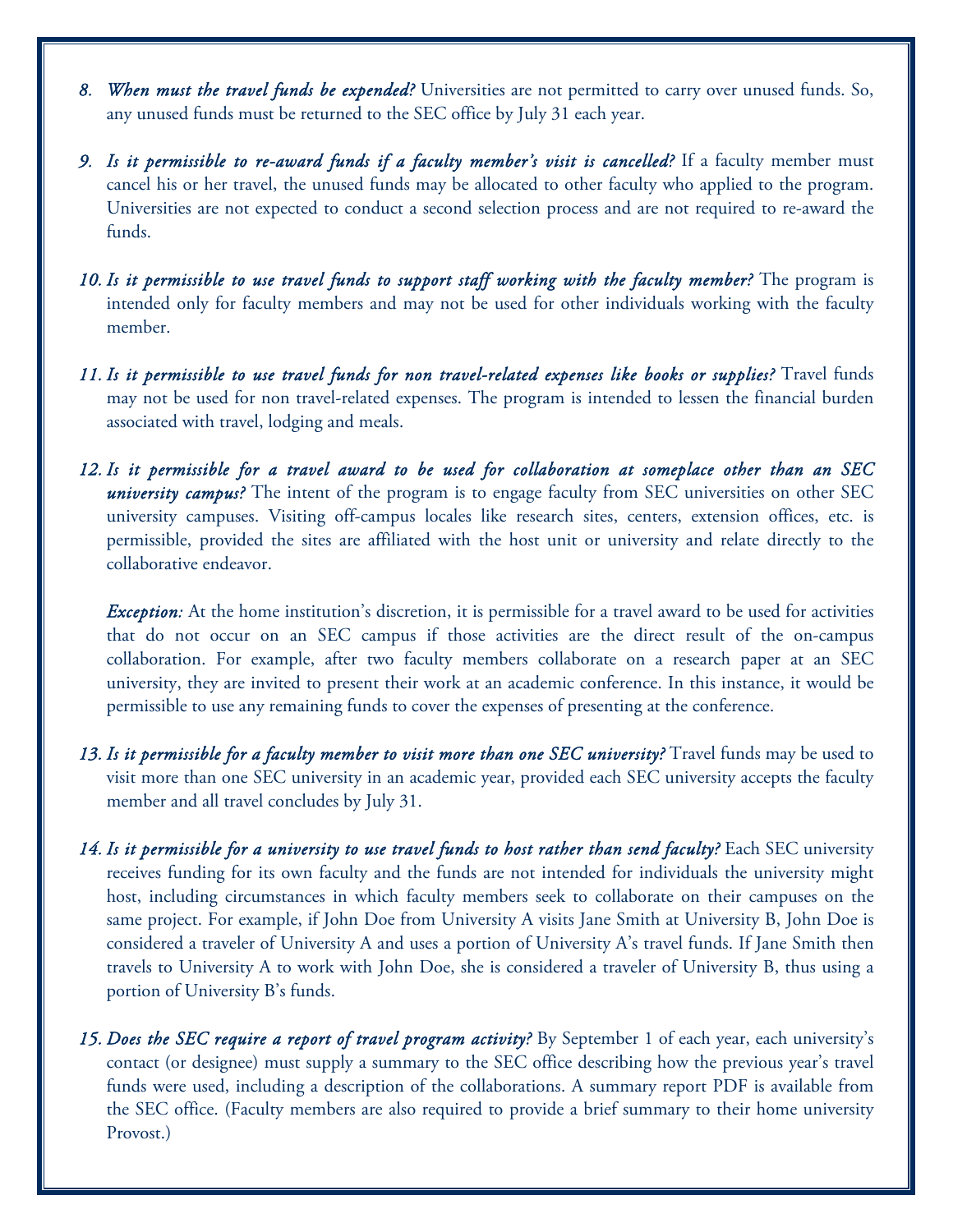

# **Southeastern Conference Faculty Travel Program Guidelines**

**(Revised: January 28, 2016)** 

The Southeastern Conference (SEC) Faculty Travel Program is intended to enhance faculty collaboration that stimulates scholarly initiatives between SEC universities. It gives faculty members from one SEC university the opportunity to travel to another SEC campus to exchange ideas, develop grant proposals and conduct research. The program may not be used in conjunction with outside employment, and universities are not permitted to carry over unused funding. (**Any unused funds must be returned to the SEC office by July 31 each year.**) Each university is responsible for developing its own application and selection process to identify participating faculty, and general program procedures are as follows:

- Each SEC university will be able to access up to \$10,000 per year from the SEC for faculty members participating in the travel program.
- Travel program checks will be written from the SEC in late October or early November to the faculty member's home institution and will be applicable to all program participants. The faculty member's home institution is responsible for distributing the travel funds for transportation, room, board, etc.
- The faculty member may visit any SEC institution, and consideration must be given to how many other SEC faculty will be on a particular campus that year and/or in the same timeframe. (**All travel must occur between August 1 and July 31 each year.**)
- The travel funds should be used during an appropriate period, such as a sabbatical leave, the summer, a designated university break, etc. And, faculty members are responsible for arranging coverage of their duties at their home institutions.
- The faculty member should contact a host unit (e.g., department, research center, school etc.) that he or she wishes to visit to determine that unit's receptivity and availability. During the visit, the faculty member may consult with faculty and/or students, offer lectures, present concerts, conduct research, etc.
- After the visit, the faculty member should submit a brief report to his or her Provost (copied to the university's SEC Faculty Travel Program contact) describing outcomes of the visit. A standard form for this report is available from the university point of contact or SEC office.

If a university wishes to **host** a faculty member, the following basic guidelines should apply:

- A representative from the host unit should issue a letter of invitation to the faculty member outlining expectations for the visit, and if available, the preferred visit dates.
- Once a host unit has accepted a faculty member, an individual from the unit should be available to assist with matters related to lodging, office space, telephones, computers, parking and access to special facilities.
- The host unit should announce and promote the faculty member's visit and the planned activities.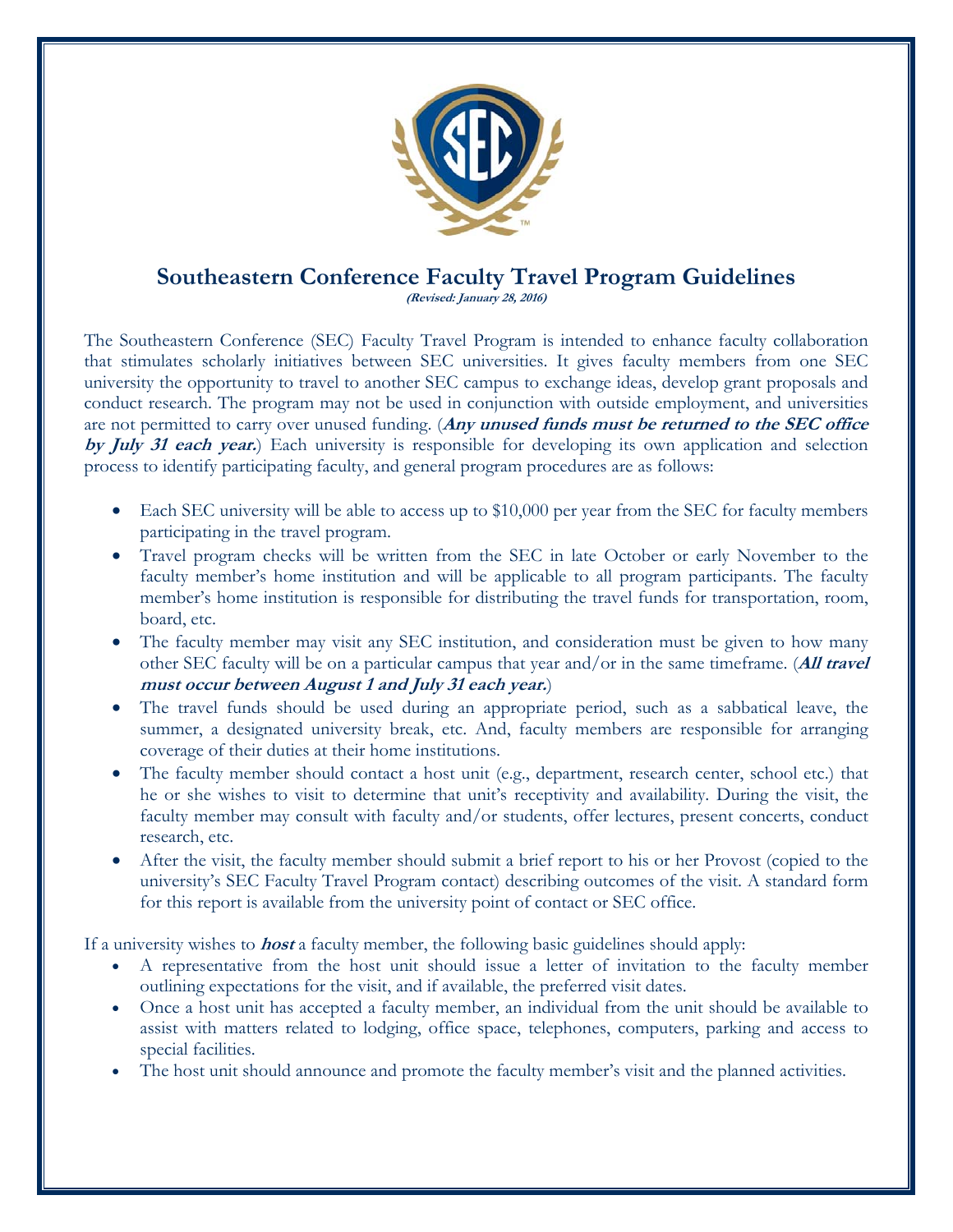The following information must be provided to the SEC by the home institution's SEC Faculty Travel Program contact (or designee) by **August 1** each year, preferably in Microsoft Word or Excel.

- List of faculty participants
	- o Name and title
	- o Contact information (mailing and email addresses)
	- o Host SEC university and unit
	- o Anticipated visit dates
	- o Brief summary of planned activities
	- o Portion of SEC funds faculty member will receive
- Faculty member's biography (no more than 125 words)
- Faculty member's professional head shot (color, 1500x2000 pixels, 300 dpi resolution, jpeg format)
- Copy of host unit's invitation letter to the faculty member

### **Southeastern Conference Member Universities**

**University of Alabama – Tuscaloosa, Alabama University of Arkansas – Fayetteville, Arkansas Auburn University – Auburn, Alabama University of Florida – Gainesville, Florida University of Georgia – Athens, Georgia University of Kentucky – Lexington, Kentucky Louisiana State University – Baton Rouge, Louisiana University of Mississippi (Ole Miss) – Oxford, Mississippi Mississippi State University – Starkville, Mississippi University of Missouri – Columbia, Missouri University of South Carolina – Columbia, South Carolina University of Tennessee – Knoxville, Tennessee Texas A&M University – College Station, Texas Vanderbilt University – Nashville, Tennessee** 

SEC Representative Torie A. Johnson Executive Director, SECU 2201 Richard Arrington Jr. Blvd. North Birmingham, Alabama, 35203-1103 Email: tjohnson@sec.org

#### *About SECU*

*The SEC Faculty Travel Program is one component of the SECU academic initiative. SECU is the main way the Southeastern Conference sponsors, supports and promotes collaborative higher education programs and activities involving administrators, faculty and students at its fourteen member universities. The goals of the SECU initiative include highlighting the endeavors and achievements of SEC faculty and universities; advancing the merit and reputation of SEC universities outside of the traditional SEC region; identifying and preparing future leaders for high-level service in academia; increasing the amount and type of education abroad opportunities available to SEC students; and providing opportunities for collaboration among SEC university personnel.*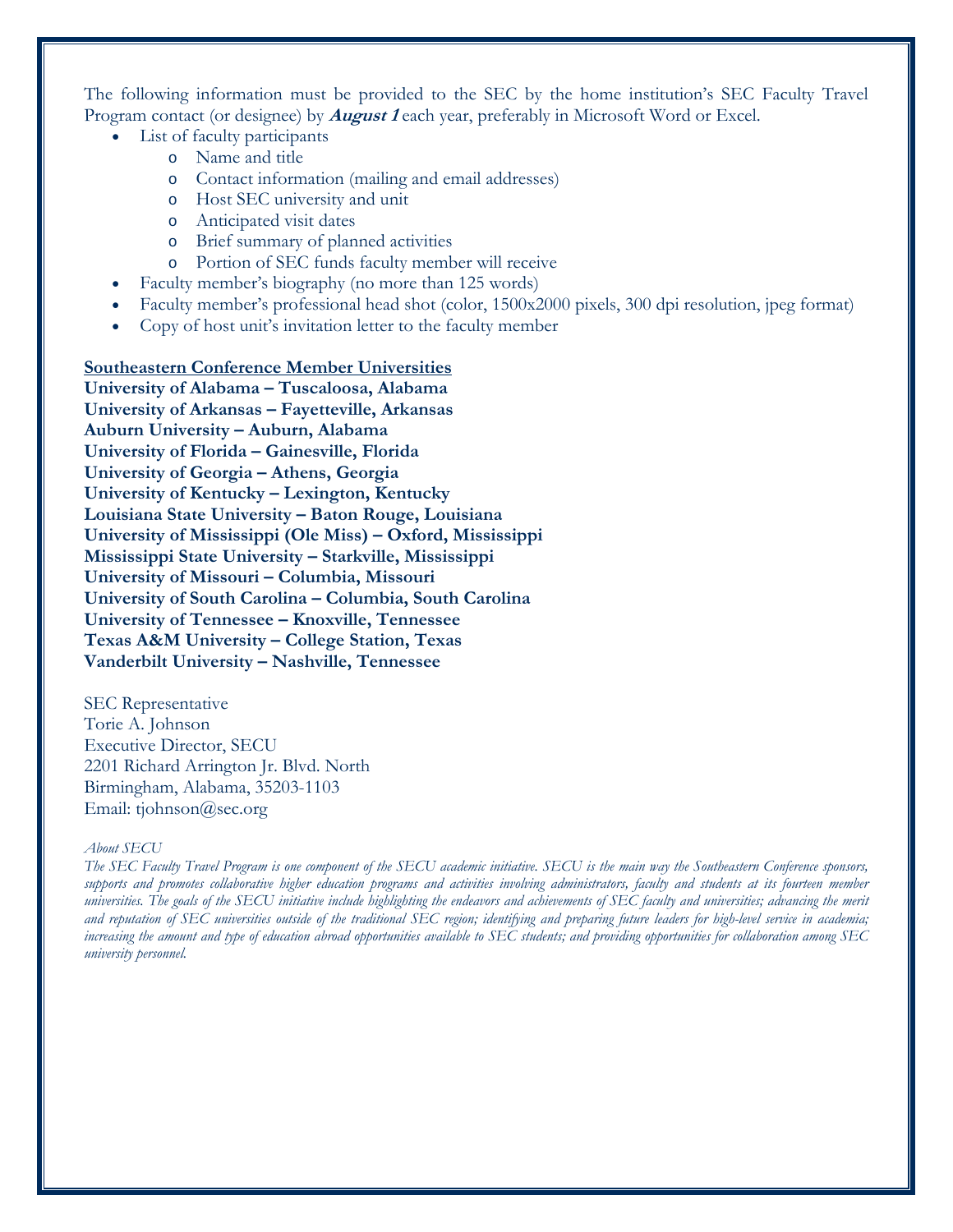

## **SEC Faculty Travel Program Dates to Remember (Revised: January 28, 2016)**

In support of the SEC Faculty Travel Program, each year the SEC provides up to \$10,000 in travel awards to each SEC university to assist participating faculty. The important dates associated with the program are listed in the chart below, and for additional information, contact Torie Johnson, Executive Director, SECU, at tjohnson@sec.org.

| <b>ACTIVITY</b>                                                | <b>DATE</b> | <b>NOTES</b>                                    |
|----------------------------------------------------------------|-------------|-------------------------------------------------|
| Participating Faculty Identified to SEC Office by Universities | August 1    | See program guidelines<br>for more information  |
| Participating Faculty Travel Trips May Begin                   | August 1    |                                                 |
| Travel Funds Provided to Universities by SEC Office            | November 1  | Funds distributed by<br>universities to faculty |
| Participating Faculty Travel Trips Must be Completed           | July 31     |                                                 |
| Unused Faculty Travel Funds due to SEC Office                  | July 31     |                                                 |
| University Participation Summary due to SEC Office             | September 1 | See program guidelines<br>for more information  |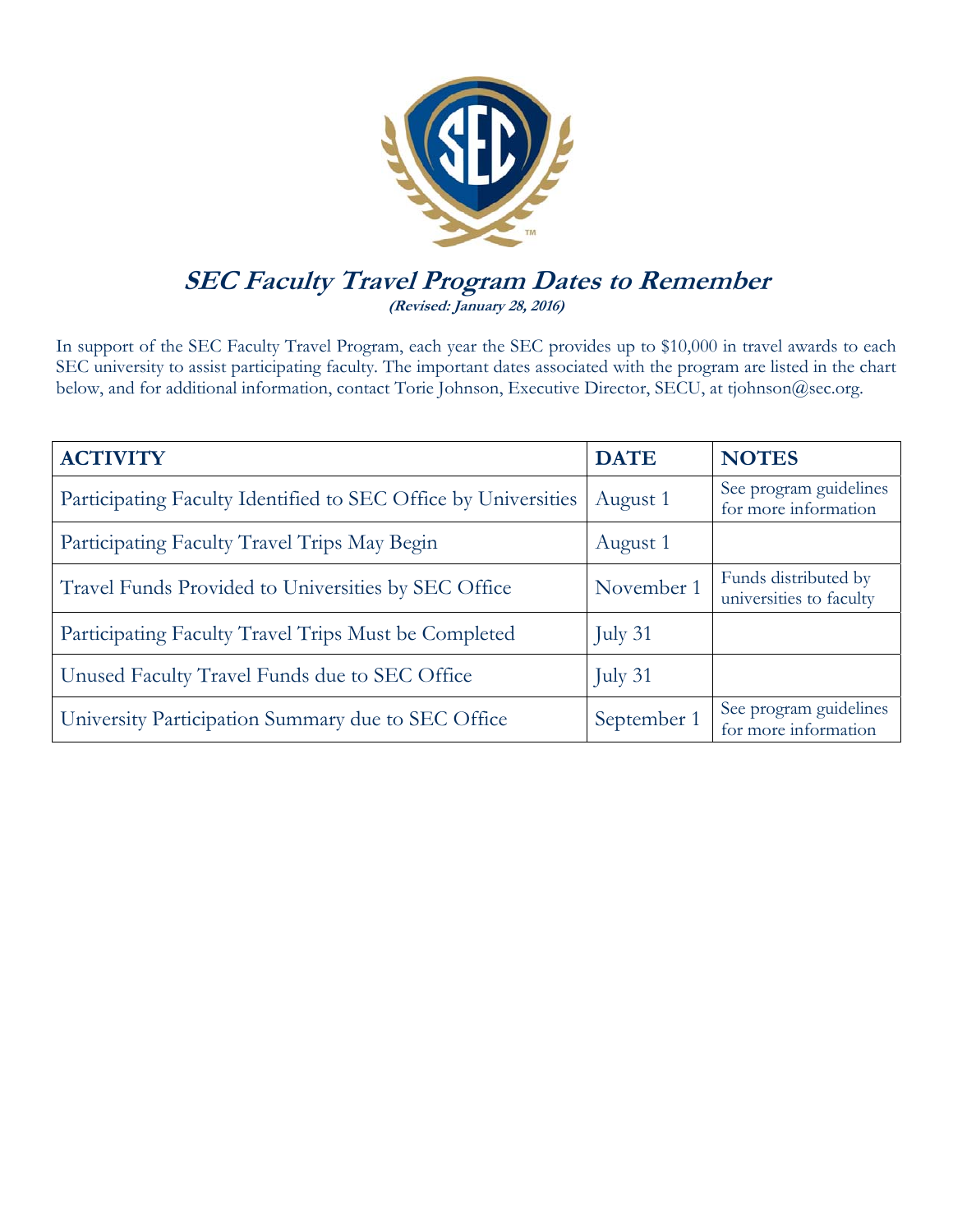### **SEC Faculty Travel Program University Contacts**

**(Revised: January 28, 2016)** 

| <b>Institution</b>            | <b>Contact</b>                                                                                                                                                     | <b>Check Information</b>                                                                                                                                          | <b>Notes</b>                                                                         |
|-------------------------------|--------------------------------------------------------------------------------------------------------------------------------------------------------------------|-------------------------------------------------------------------------------------------------------------------------------------------------------------------|--------------------------------------------------------------------------------------|
| University of Alabama         | Dr. Carl Pinkert<br>Vice President for Research and Vice Provost<br>Phone: 205-348-4566<br>Email: cap@ua.edu                                                       | Check To: University of Alabama<br>Office for Research<br>Box 870117<br>Tuscaloosa, AL 35487-0117                                                                 |                                                                                      |
| <b>University of Arkansas</b> | Dr. Bob Beitle<br>Associate Vice Provost, Research & Economic Development<br>205 Administration Building<br>Fayetteville, AR 72701-1201<br>Email: rbeitle@uark.edu | Check To: University of Arkansas<br>Research and Economic Development<br>205 Administration Building<br>Fayetteville, AR 72701                                    | Attn:<br>Amita Patel, Budget Manager                                                 |
| <b>Auburn University</b>      | Dr. John Liu<br>Associate Vice President for Research<br>Phone: 334-844-4784<br>Email: liuzhan@auburn.edu                                                          | Check To: Auburn University<br>Office of the Provost<br>208 Samford Hall<br>Auburn, AL 36849-5108                                                                 | Attn:<br>Amanda Malone, Budget<br>Management                                         |
| <b>University of Florida</b>  | Dr. Angel Kwolek-Folland<br>Associate Provost, Academic Affairs<br>Phone: 352-392-4792<br>Email: akf@aa.ufl.edu                                                    | Check To: University of Florida<br>Office of the Provost and Sr. Vice President<br>PO Box 113175<br>Gainesville, FL 32611-3175                                    | Attn:<br>Dawn Riedy, Budget Coordinator<br>Cc: Ileana McCray on all<br>communication |
| <b>University of Georgia</b>  | Dr. Bob Scott<br>Associate Vice President for Research<br>Phone: 706-542-3739<br>Email: rscott@uga.edu                                                             | Check To: University of Georgia<br>Office of the Vice President for Research<br>Room 150E Paul D. Coverdell Building<br>500 D.W. Brooks Drive<br>Athens, GA 30602 | Cc: Lauren Sisko on all<br>communication                                             |
| <b>University of Kentucky</b> | Dr. G. T. Lineberry<br>Associate Provost for Faculty Advancement<br>Phone: 859-323-6589<br>Email: gt.lineberry@uky.edu                                             | Check To: University of Kentucky<br>205 Frazee Hall<br>Lexington, KY 40506-0031                                                                                   | Cc: Rita Wilkie on all<br>communication                                              |
| Louisiana State University    | Dr. Stephen David Beck<br>Associate Vice President<br>Phone: 225-578-0873<br>Email: sdbeck@lsu.edu                                                                 | Check To: Louisiana State University<br>Office of Research & Economic Development<br>130 David Boyd Hall<br>Baton Rouge, LA 70803                                 |                                                                                      |
| University of Mississippi     | Dr. Amy Wells Dolan<br>Associate Provost<br>Phone: 662-915-5710<br>Email: aewells@olemiss.edu                                                                      | Check To: The University of Mississippi<br>Office of the Provost<br>137 Lyceum<br>University, MS 38677                                                            | Cc: Jason Hale on all<br>communication                                               |